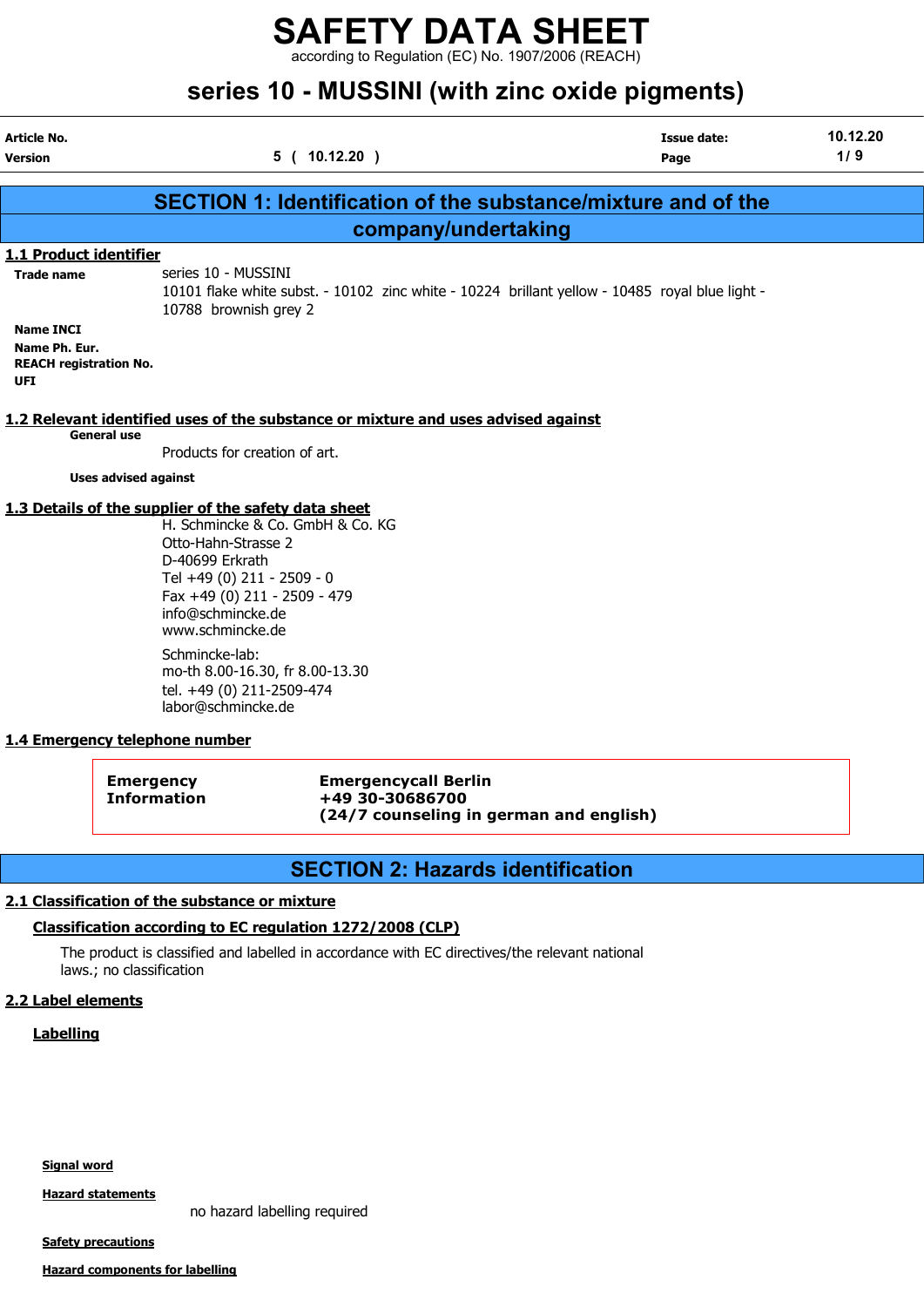according to Regulation (EC) No. 1907/2006 (REACH)

# series 10 - MUSSINI (with zinc oxide pigments)

| Article No. |          | Issue date: | 10.12.20 |
|-------------|----------|-------------|----------|
| Version     | 10.12.20 | Page        | <u>.</u> |

Text for labelling (CLP)

#### 2.3 Other hazards

## SECTION 3: Composition / information on ingredients

#### 3.1 Substances

#### Chemical characterisation

oil pigment Dammar resin siccative essential oils CAS-Number EINECS / ELINCS / NLP EU index number Customs tariff number REACH registration No. RTECS-no. Hazchem-Code CI-Number 10101 PW4, PW6

10102 PW4 10224 PW4, PBr24, PY53 10485 PW4, PW6, PB36 10788 PW4, PG36, PY42, PBr33

### 3.2 Mixtures

#### Substance 1 Substance 2 Substance 2 Substance 2 Substance 2 Substance 2 Substance 2 Substance 2 Substance 2 Substance 2 Substance 2 Substance 2 Substance 2 Substance 2 Substance 2 Substance 2 Substance 2 Substance 2 Substa

solvent naphtha (petroleum), light, aromatic:  $1 - 5 \%$  zinc oxide: 25 - 75 % CAS: 64742-95-6 CAS: 1314-13-2 REACH: 01-2119455851-35 REACH: 01-2119463881-32-0043 Aquatic Chronic 2; H411 / Asp. Tox. 1; H304 / -; EUH066  $\phantom{0}$  Aquatic Acute 1; H400 / Aquatic Chronic 1 (M=1); H410 / Flam. Liq. 3; H226 / STOT SE 3; H335 / STOT SE 3; H336

#### Additional information

## SECTION 4: First aid measures

### 4.1 Description of first aid measures

#### General information

No special measures are required.

In case of inhalation

In case of skin contact

After eye contact

After swallowing

# 4.2 Most important symptoms and effects, both acute and delayed

4.3 Indication of any immediate medical attention and special treatment needed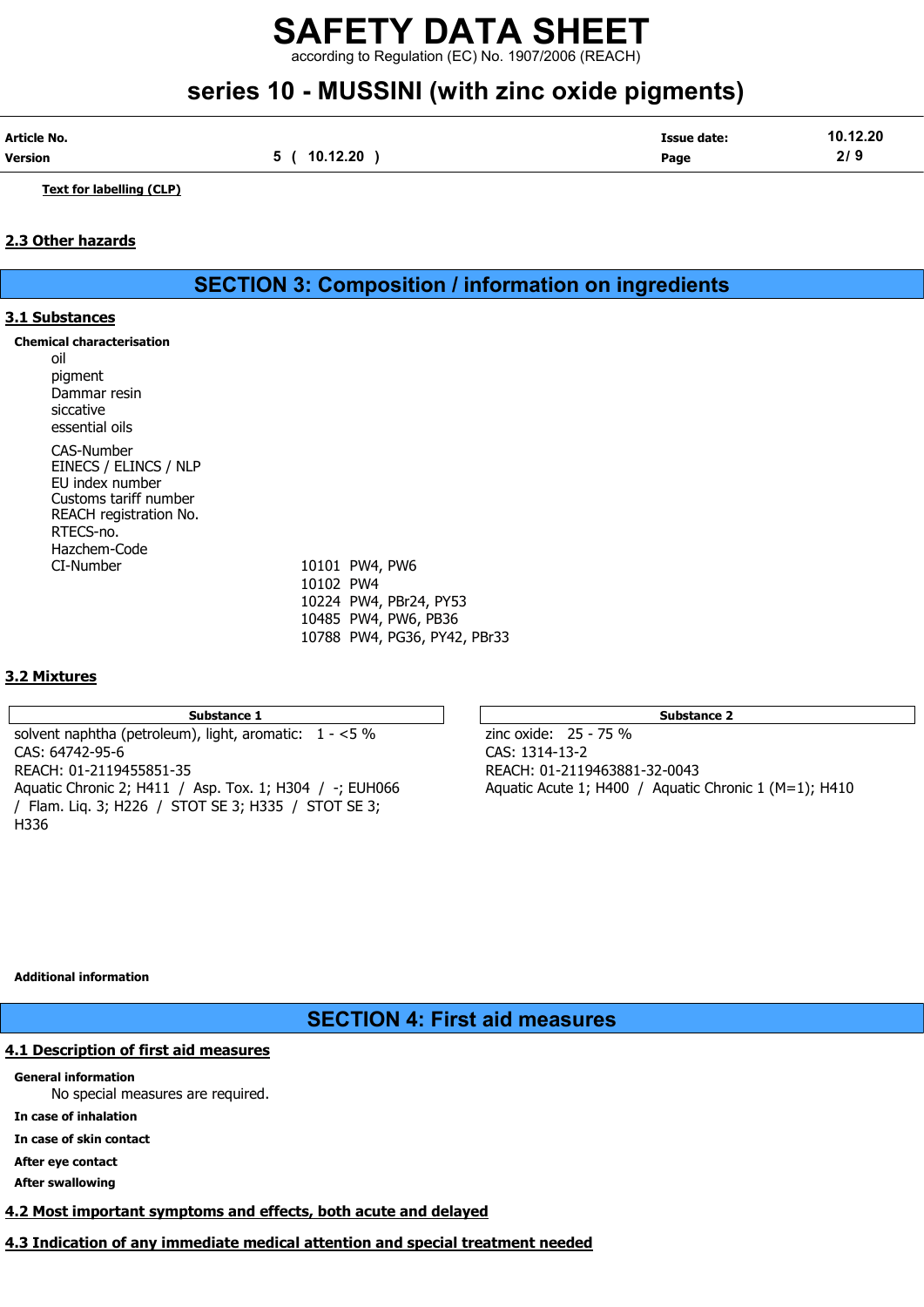ding to Regulation (EC) No. 1907/2006 (REACH)

# series 10 - MUSSINI (with zinc oxide pigments)

| Article No. |              | <b>Issue date:</b> | 10.12.20 |
|-------------|--------------|--------------------|----------|
| Version     | 5 ( 10.12.20 | Page               | 3/9      |

## SECTION 5: Firefighting measures

#### 5.1 Extinguishing media

Suitable extinguishing media

Product is non-combustible. Extinguishing materials should therefore be selected according to surroundings.

Extinguishing media which must not be used for safety reasons

#### 5.2 Special hazards arising from the substance or mixture

In case of fire may be liberated: Carbon monoxide and carbon dioxide

#### 5.3 Advice for firefighters

#### Special protective equipment for firefighters

Additional information

## SECTION 6: Accidental release measures

#### 6.1 Personal precautions, protective equipment and emergency procedures

Avoid contact with skin, eyes, and clothing.

#### 6.2 environmental precautions

Discharge into the environment must be avoided.

#### 6.3 Methods and material for containment and cleaning up

Methods for cleaning up Take up mechanically. Wash spill area with plenty of water.

Additional information

#### 6.4 Reference to other sections

Dispose of waste according to applicable legislation. refer to section 13

## SECTION 7: Handling and storage

#### 7.1 Precautions for safe handling

#### Advices on safe handling

Handle in accordance with good industrial hygiene and safety practice.

Precautions against fire and explosion

#### 7.2 Conditions for safe storage, including any incompatibilities

Requirements for storerooms and containers

Keep container tightly closed.

Hints on joint storage Storage class Further details storage temperature: 5 - 40 °C

#### 7.3 Specific end use(s)

No special measures necessary if stored and handled as prescribed.

# SECTION 8: Exposure controls/personal protection

### 8.1 Control parameters

64742-95-6 solvent naphtha (petroleum), light, aromatic

| DEU | WEL | AA<br>50,000 | $\mathsf{Im}\alpha/\mathfrak{m}^3$ | $\hat{H}$ (II); AGS |
|-----|-----|--------------|------------------------------------|---------------------|
| .   |     |              |                                    |                     |

1314-13-2 zinc oxide

| DEU | short-term occupational exposu | $20,000$ mg/m <sup>3</sup>   | $11 -$<br>그녀의                 |
|-----|--------------------------------|------------------------------|-------------------------------|
| DEU | Long-term occupational exposur | $10,000$   mg/m <sup>3</sup> | $\wedge$ $\cdots$<br>14 L L L |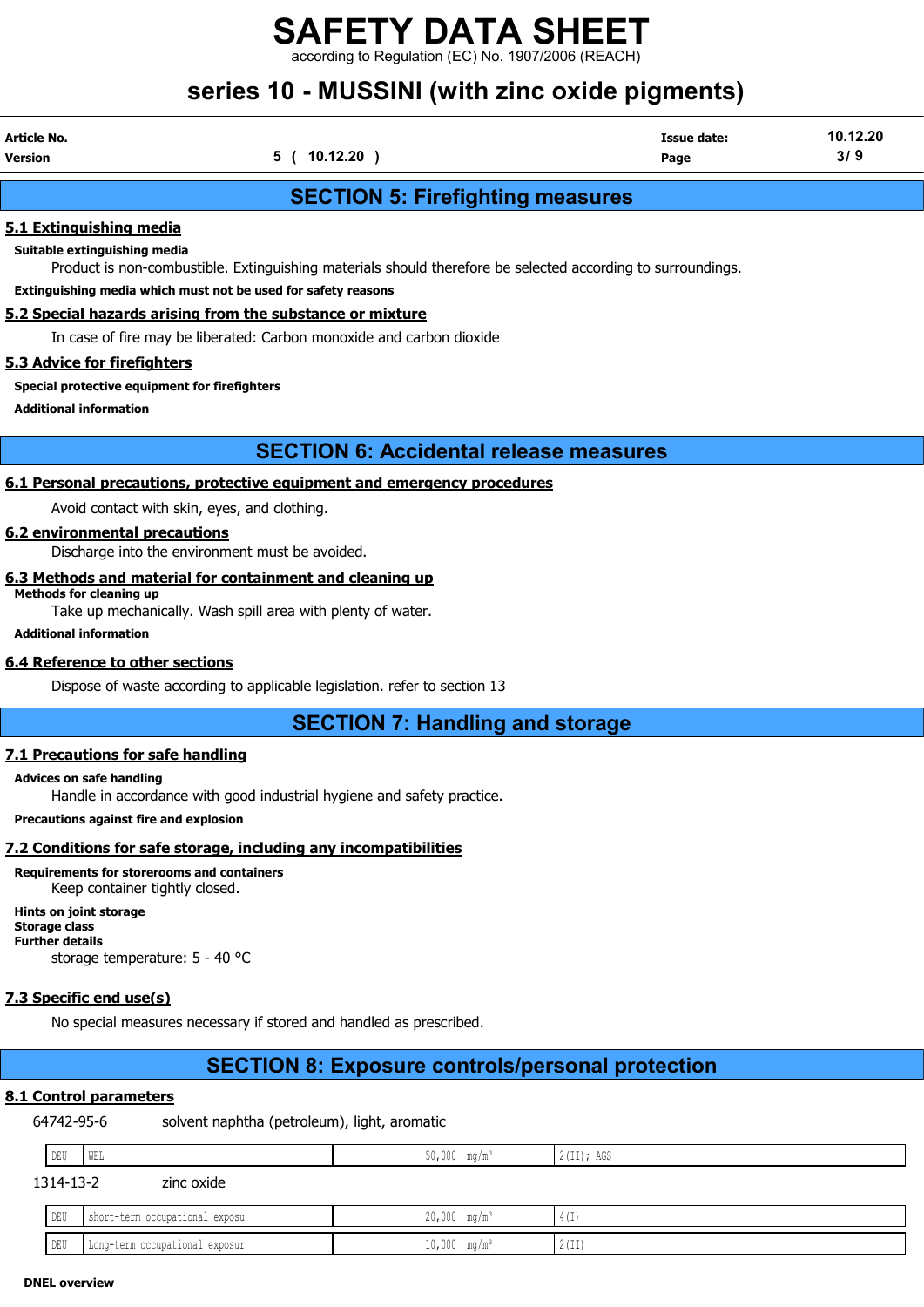according to Regulation (EC) No. 1907/2006 (REACH)

# series 10 - MUSSINI (with zinc oxide pigments)

Article No. Issue date: 10.12.20 Version 5 ( 10.12.20 ) Page 4/ 9

| 64742-95-6 |               | solvent naphtha (petroleum), light, aromatic |           |              |
|------------|---------------|----------------------------------------------|-----------|--------------|
|            | DNEL worker   | Long-term - inhalation, system               | 150,00000 | $mq/m^3$     |
|            | DNEL worker   | Long-term - dermal, local effe               | 25,00000  | mq/kq bw/day |
|            | DNEL Consumer | Long-term - oral, systemic eff               | 11,00000  | mq/kq bw/day |
|            | DNEL Consumer | Long-term - inhalation, system               | 32,00000  | $mq/m^3$     |
|            | DNEL Consumer | Long-term - dermal, systemic e               | 11,00000  | mg/kg bw/day |

#### DNEL overview

1314-13-2 zinc oxide

| DNEL worker   | Long-term - inhalation, system | 5,00000  | $mq/m^3$      |
|---------------|--------------------------------|----------|---------------|
| DNEL worker   | Long-term - inhalation, local  | 0,50000  | $mq/m^3$      |
| DNEL worker   | Long-term - dermal, systemic e | 83,00000 | mg/kg bw/day  |
| DNEL Consumer | Long-term - oral, systemic eff | 0,83000  | mg/kg bw/day  |
| DNEL Consumer | Long-term - inhalation, system | 2,50000  | $m\alpha/m^3$ |
| DNEL Consumer | Long-term - dermal, systemic e | 83,00000 | mg/kg bw/day  |

#### PNEC overview

1314-13-2 zinc oxide

| PNEC soil                      | 35,60000  | mg/kg dw  |
|--------------------------------|-----------|-----------|
| PNEC aquatic, freshwater       | 20,60000  | µq/L      |
| PNEC aquatic, marine water     | 6,10000   | $\mu$ q/L |
| PNEC soil, freshwater          | 117,80000 | mg/kg dw  |
| PNEC soil, marine water        | 56,50000  | mg/kg dw  |
| PNEC sewage treatment plant (S | 100,00000 | $\mu$ q/L |

#### 8.2 Exposure controls

#### Occupational exposure controls

#### Respiratory protection

With correct and proper use, and under normal conditions, breathing protection is not required.

Hand protection

Protect skin by using skin protective cream.

#### Eye protection

Avoid contact with eyes.

#### Body protection

Wash contaminated clothing prior to re-use.

General protection and hygiene measures No special handling advices are necessary. Wash hands thoroughly after handling.

## SECTION 9: Physical and chemical properties

#### 9.1 information on basic physical and chemical properties

| Form         | pasty |
|--------------|-------|
| Colour       | pigme |
| <b>Odour</b> | weak  |

 $stry$ gmented

min max

| Initial boiling point and        |
|----------------------------------|
| boiling range                    |
| Melting point/freezing point     |
| Flash point/flash point range    |
| <b>Flammability</b>              |
| <b>Ignition temperature</b>      |
| <b>Auto-ignition temperature</b> |
| <b>Explosion limits</b>          |
| <b>Refraction index</b>          |
| ΡН                               |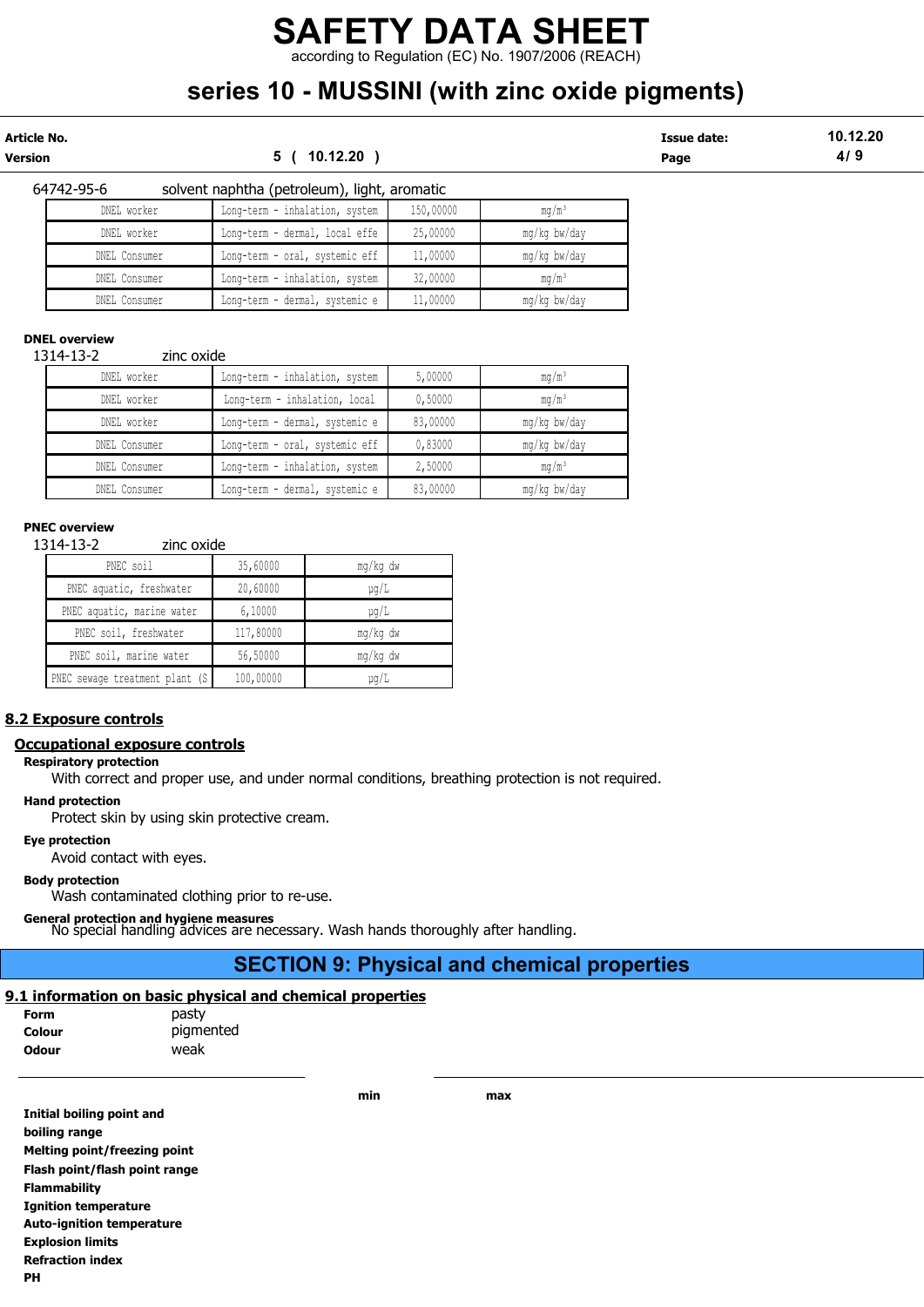according to Regulation (EC) No. 1907/2006 (REACH)

# series 10 - MUSSINI (with zinc oxide pigments)

| Article No.<br>Version                 | $10.12.20$ )<br>5 ( |                     | Issue date:<br>Page | 10.12.20<br>5/9 |
|----------------------------------------|---------------------|---------------------|---------------------|-----------------|
| <b>Viscosity</b><br><b>Viscosity</b>   |                     |                     |                     |                 |
| Vapour pressure<br><b>Density</b>      |                     | $1,6 - 3,1$<br>g/ml | 20 °C               |                 |
| Partition coefficient: n-octanol/water |                     |                     |                     |                 |

Danger of explosion

#### 9.2 Other information

SECTION 10: Stability and reactivity

#### 10.1 Reactivity

10.2 Chemical stability

10.3 Possibility of hazardous reactions

10.4 Conditions to avoid

frost and heat

10.5 Incompatible materials

10.6 Hazardous decomposition products

SECTION 11: Toxicological information

#### 11.1 Information on toxicological effects

Toxicological tests

64742-95-6 solvent naphtha (petroleum), light, aromatic

| oral                                           | LD50                    | Rat | 2000,00000 | $\sim$ $\sim$ $\sim$<br>ma/ka |             |
|------------------------------------------------|-------------------------|-----|------------|-------------------------------|-------------|
| the second control of the second<br>inhalative | $T \cap E \cap$<br>せいりり | Rat | 10,20000   | $m \sim$<br>111.U / T         | (4h)<br>. . |
| dermal                                         | LD50                    | Rat | 2000,00000 | ma/ka                         |             |

Toxicological tests

1314-13-2 zinc oxide

| oral            | LD50          | na i | 5000,00000 | mg/kg |              |
|-----------------|---------------|------|------------|-------|--------------|
| .<br>inhalative | T A E<br>エレマハ | さいし  | 5,70000    | ma/L  | 11<br>- 140. |

Acute toxicity

In case of inhalation No data available

After swallowing

No data available

In case of skin contact

No data available

After eye contact

No data available

#### Practical experience

#### General remarks

# SECTION 12: Ecological information

#### 12.1 Toxicity

#### Ecotoxicological effects

64742-95-6 solvent naphtha (petroleum), light, aromatic

| , 20000<br>. |
|--------------|
|--------------|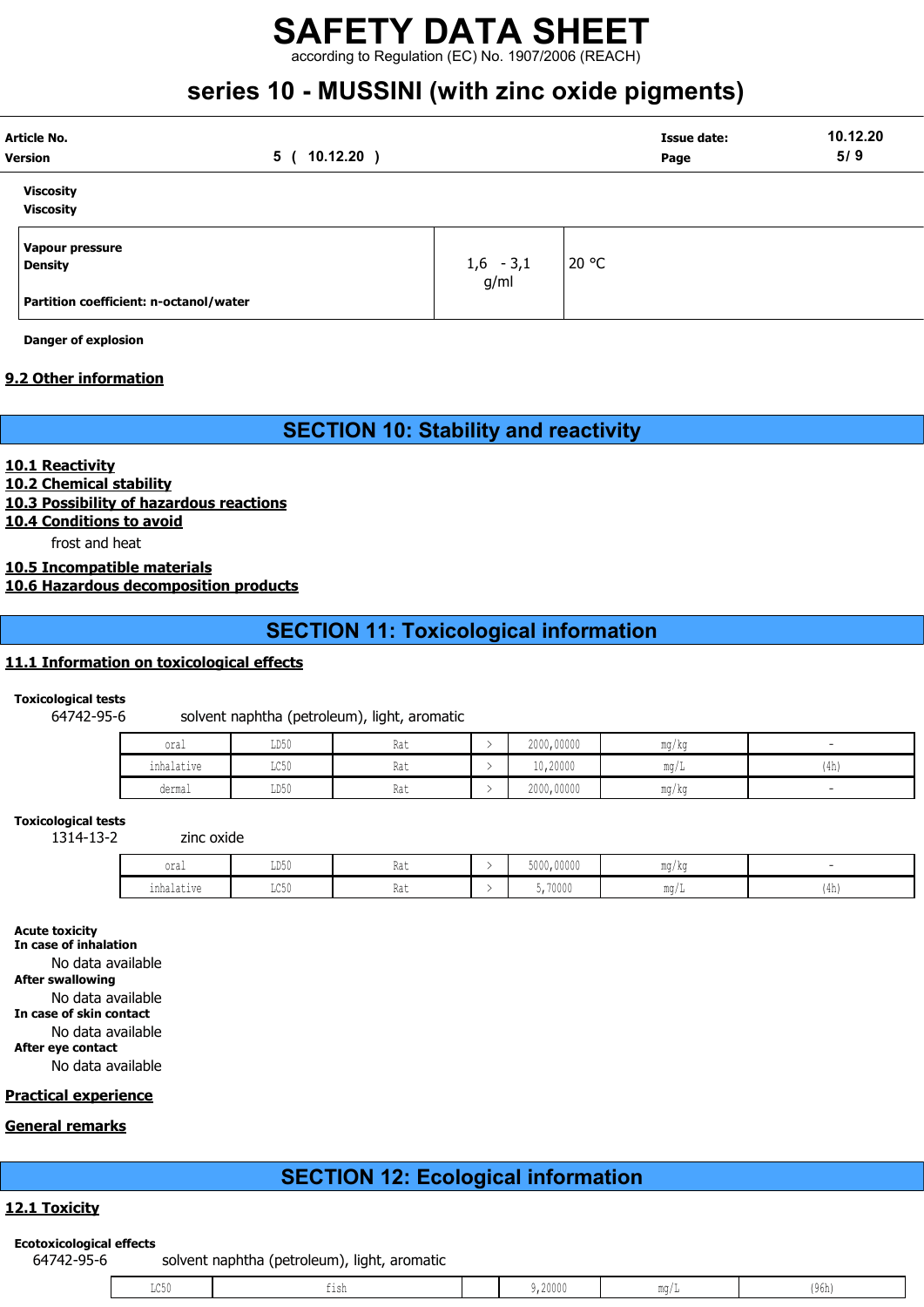according to Regulation (EC) No. 1907/2006 (REACH)

# series 10 - MUSSINI (with zinc oxide pigments)

| Article No.<br>Version |      | 10.12.20<br>5.                 |         | <b>Issue date:</b><br>Page | 10.12.20<br>6/9 |
|------------------------|------|--------------------------------|---------|----------------------------|-----------------|
|                        | EC50 | Algae                          | 2,60000 | mq/L                       | (72h)           |
|                        | EC50 | Daphnia magna (Big water flea) | 3,20000 | mq/L                       | (48h)           |

#### Ecotoxicological effects

1314-13-2 zinc oxide

| TQT<br>コンソフ    | (Big water flea)<br>Daphnia magna | 0,67000 | 111 J L   | (48h             |
|----------------|-----------------------------------|---------|-----------|------------------|
| 1,050<br>∙∪∪⊾ت | ع د ۱۸<br>utnac                   | 0,21000 | 111.U / 1 | $1 - 2$<br>16.11 |

#### Aquatic toxicity

EC50 Desmodesmus subspicatus : >= 114,2 mg/l ... for all zinc oxide containing colours (Hydrotox; 05/2224)

Water Hazard Class 1

WGK catalog number General information

#### 12.2 Persistence and degradability

Further details Product is partially biodegradable. Oxygen demand

#### 12.3 Bioaccumulative potential

Bioconcentration factor (BCF) Partition coefficient: n-octanol/water

#### 12.4 Mobility in soil

No data available

#### 12.5 Results of PBT and vPvB assessment

No data available

#### 12.6 Other adverse effects

General information

## SECTION 13: Disposal considerations

#### 13.1 Waste treatment methods

#### Product

Waste key number 080112 080112 waste paint and varnish other than those mentioned in 080111 Recommendation

#### Contaminated packaging

Waste key number Recommendation

Non-contaminated packages may be recycled. Handle contaminated packages in the same way as the substance itself.

#### Additional information

## SECTION 14: Transport information

#### 14.1 UN number

#### 14.2 UN proper shipping name

ADR, ADN No dangerous good in sense of these transport regulations. IMDG, IATA

#### 14.3 Transport hazard class(es)

ADR, ADN IMDG IATA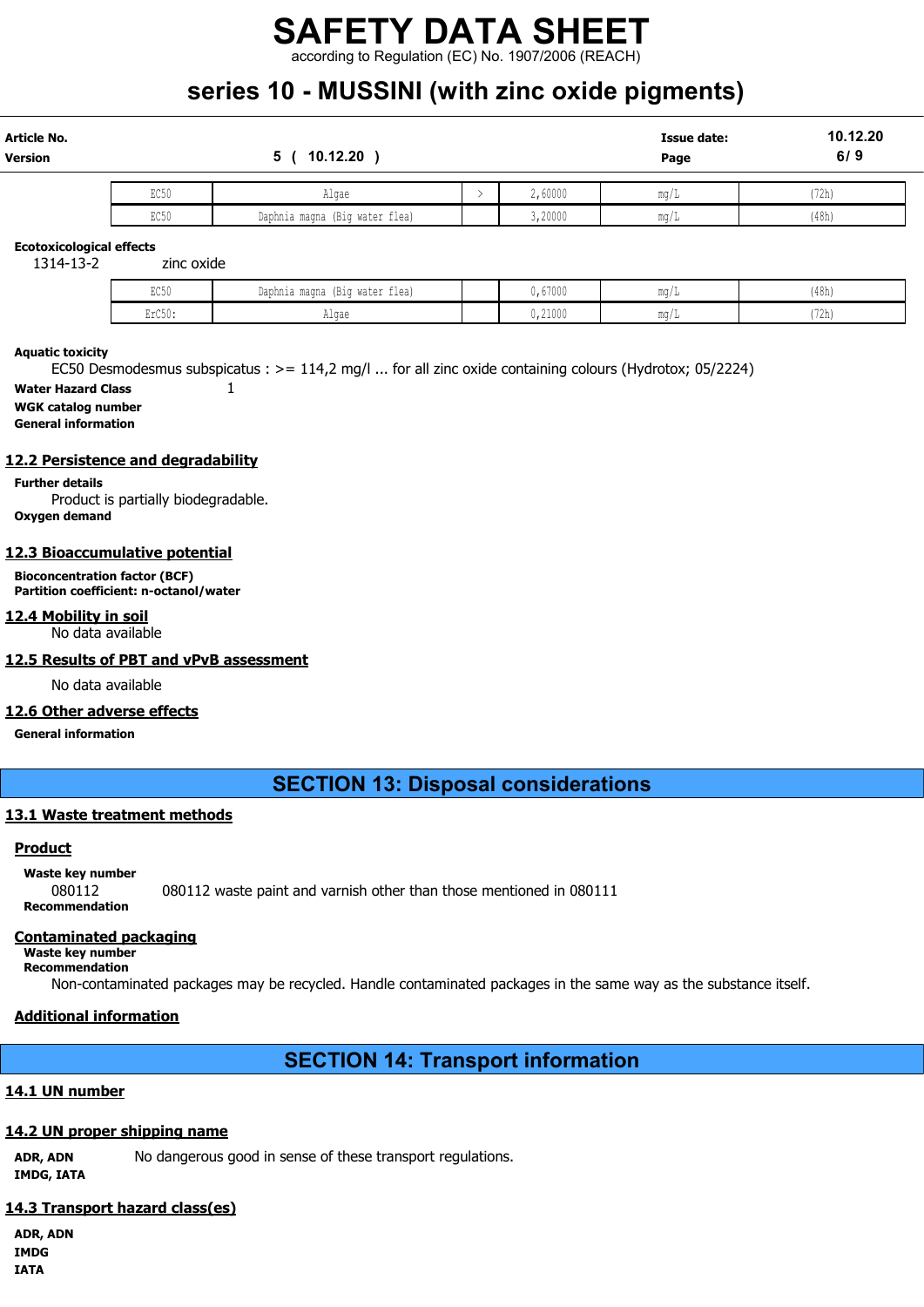## SAFETY DATA SHEET according to Regulation (EC) No. 1907/2006 (REACH)

# series 10 - MUSSINI (with zinc oxide pigments)

| Article No.    |          | Issue date: | 10.12.20  |
|----------------|----------|-------------|-----------|
| <b>Version</b> | 10.12.20 | Page        | 71<br>. . |

#### 14.4 Packing group

#### 14.5 Environmental hazards

Marine Pollutant - IMDG Marine Pollutant - ADN

#### 14.6 Special precautions for user

#### Land transport (ADR/RID)

Code: ADR/RID Kemmler-number Hazard label ADR Limited quantities Contaminated packaging: Instructions Contaminated packaging: Special provisions Special provisions for packing together Portable tanks: Instructions Portable tanks: Special provisions Tank coding Tunnel restriction Remarks EQ Special provisions

#### Sea transport (IMDG)

#### EmS

Special provisions Limited quantities Contaminated packaging: Instructions Contaminated packaging: Special provisions IBC: Instructions IBC: Provisions Tank instructions IMO Tank instructions UN Tank instructions Special provisions Stowage and segregation Properties and observations Remarks EQ

#### Air transport (IATA-DGR)

Hazard Passenger Passenger LQ Cargo ERG Remarks EQ Special Provisioning

### 14.7 Transport in bulk according to Annex II of MARPOL 73/78 and the IBC Code

No data available

## SECTION 15: Regulatory information

#### 15.1 Safety, health and environmental regulations/legislation specific for the substance or mixture

#### National regulations

#### **Europe**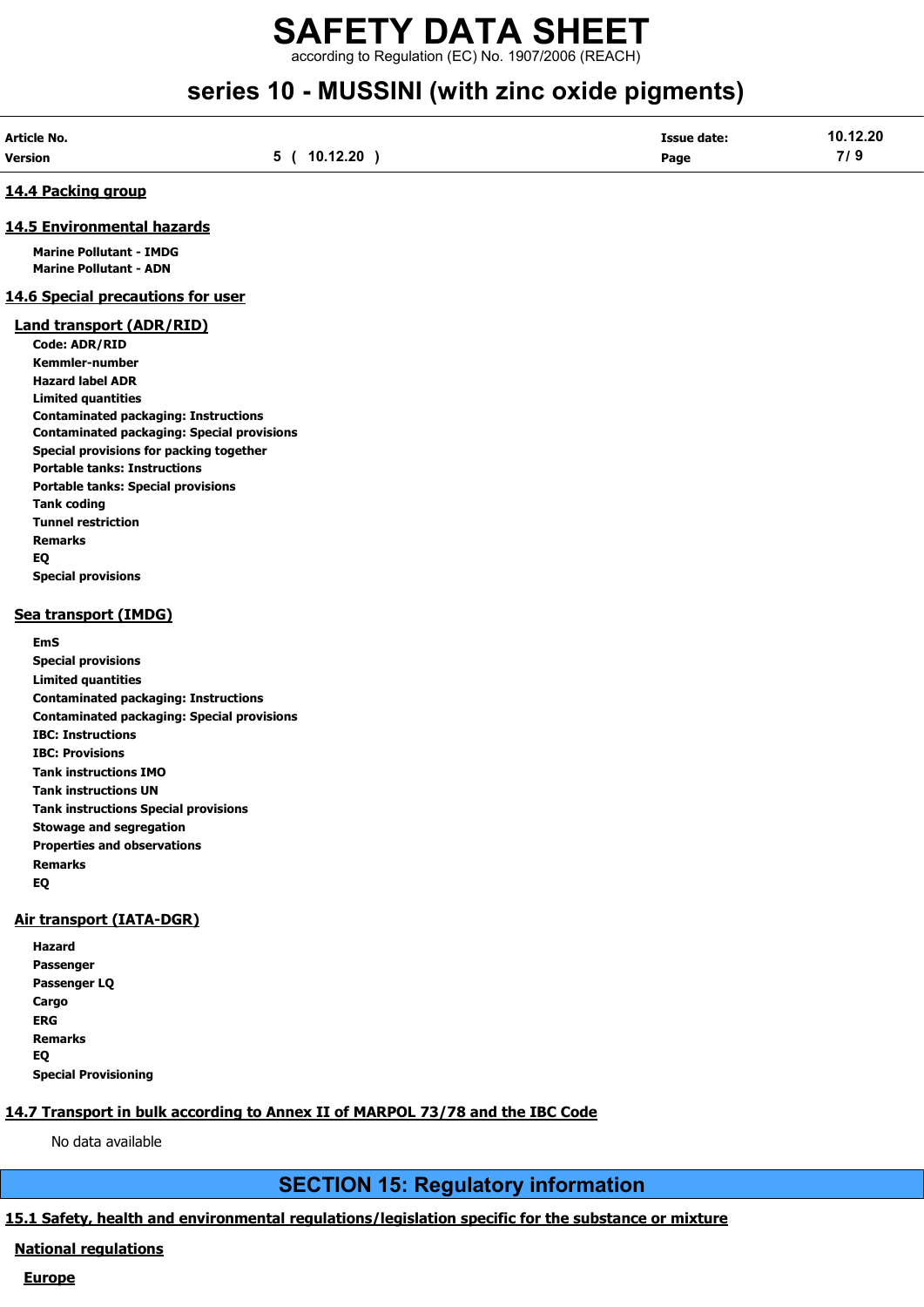according to Regulation (EC) No. 1907/2006 (REACH)

# series 10 - MUSSINI (with zinc oxide pigments)

| Article No.    |          | <b>Issue date:</b> | 10.12.20 |
|----------------|----------|--------------------|----------|
| <b>Version</b> | 10.12.20 | Page               | 8/9      |

Contents of VOC [%] Contents of VOC  $[a/L]$ Further regulations, limitations and legal requirements

#### **Germany**

Storage class Water Hazard Class 1 WGK catalog number Incident regulation Information on working limitations Further regulations, limitations and legal requirements

#### Denmark

Further regulations, limitations and legal requirements

#### **Hungary**

Further regulations, limitations and legal requirements

#### Great Britain

Further regulations, limitations and legal requirements

#### Switzerland

Contents of VOC [%] max. 5 % Further regulations, limitations and legal requirements

#### USA

Further regulations, limitations and legal requirements Federal Regulations State Regulations

#### **Canada**

Further regulations, limitations and legal requirements

#### 15.2 Chemical Safety Assessment

## SECTION 16: Other information

#### Further information

| Hazard statements (CLP) | H226 Flammable liquid and vapour.                          |
|-------------------------|------------------------------------------------------------|
|                         | H304 May be fatal if swallowed and enters airways.         |
|                         | H335 May cause respiratory irritation.                     |
|                         | H336 May cause drowsiness or dizziness.                    |
|                         | H400 Very toxic to aquatic life.                           |
|                         | H410 Very toxic to aquatic life with long lasting effects. |
|                         | H411 Toxic to aquatic life with long lasting effects.      |

#### Further information

This information is abased on our current state of knowledge and describes the security standards applicable to our product for the purpose provided. The information provided here does not constitute a legally binding warranty of specific characteristics or of suitability for a specific application use of the product is thus to be adapted to the user's special conditions and checked by preliminary tests. We are thus unable to guarantee product characteristics or accept an liability for damage arising in connection with the use of our products.

#### Literature

For abbreviations and acronyms, see: ECHA Guidance on information requirements and chemical safety assessment, chapter